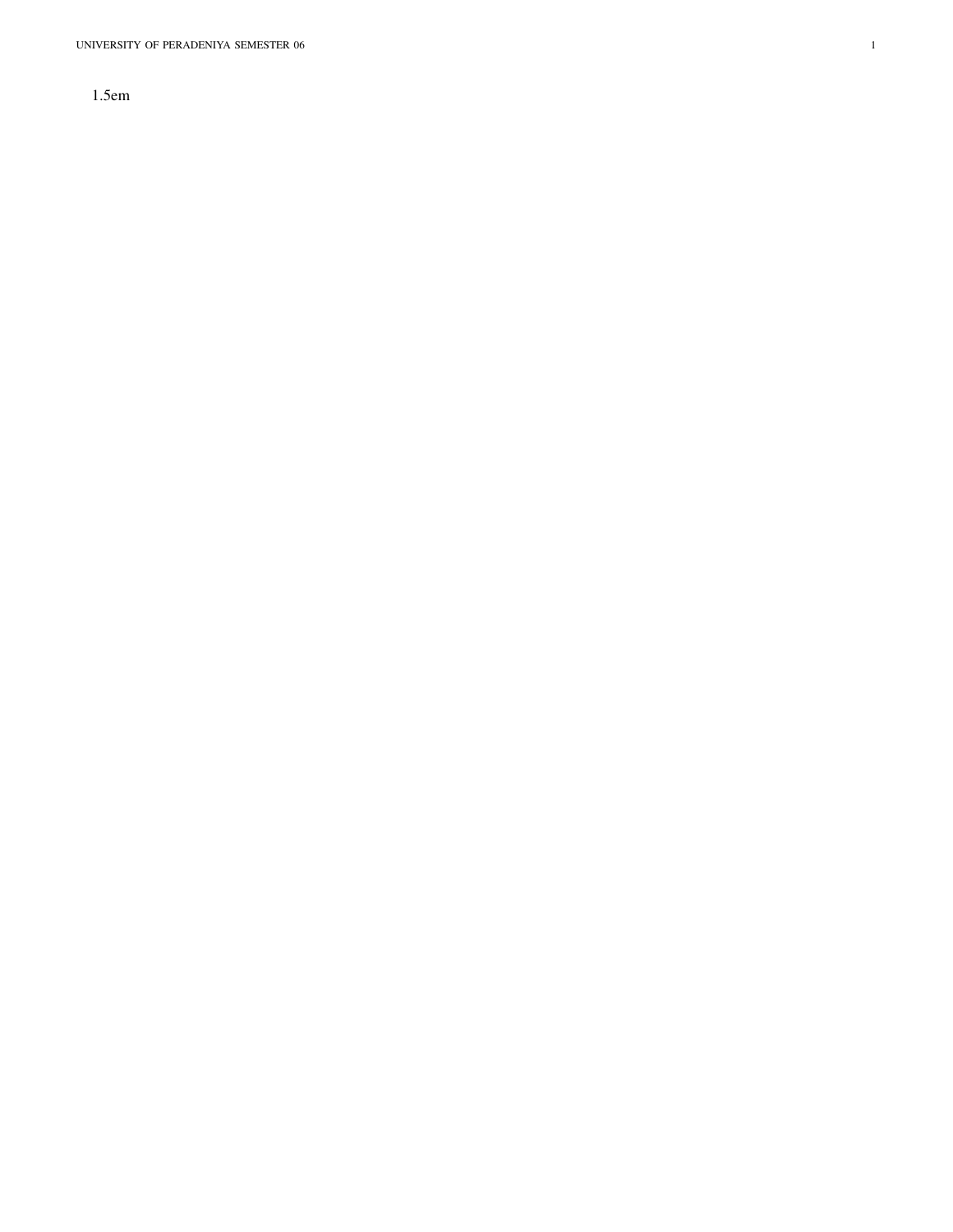# EM525 Bayesian Techniques for Pixel Classifiers in Higher Dimensional Imaging Techniques

Submitted by : [Gihan Jayatilaka E/14/158](https://gihan.me) [gihanjayatilaka@eng.pdn.ac.lk](mailto:gihanjayatilaka@eng.pdn.ac.lk)

*Abstract*—Pixel classification in aerial photographs is a fundamental task of aerial sensing techniques. The classification algorithms span over supervised, unsupervised and semi supervised techniques. This paper discusses the use of naive Bayes technique for the task as a supervised learning algorithm. The classification performance is analyzed for different variants of the algorithm. Finally, a novel semi supervised technique is proposed and evaluated for the same data set.

## I. INTRODUCTION

Aerial sensing is a broad field of capturing information about the land through aircraft, baloon, UAV or sattelite photography. Aerial photography is a sub field where spatiospectral data in obtained (Photography is basically recording the sampled bands of the electromagnetic spectrum). The photographs vary in both spectral and spatial resolution. Higher spatial resolution is always desirable for better interpretation of the photographs. This is obtained by high resolution cameras placed closer to the earth surface.

Spectral resolution depends on the sensor elements on the camera. Higher spectral resolution can be both advantageous and disadvantageous. While a higher number of spectral bands in an photograph contains more information, it could be hard to visualize and interpret.

This paper proposes a class of algorithms to interpret aerial photographs of very high spectral resolution and average spatial resolution. It discusses the challenges and evaluates the solutions.

#### *A. Hyper spectral photography*

Monochromatic images have one spectral sampling and RGB photos have three spectral bands – red (around 700 nm), greed (around 550nm) and blue (around 450nm). Hyperspectral imagery refers to the techniques where a very high number of spectral bands are sampled. Usually the number os bands is more than 100 and the frequencies of the bands range from 450nm to 2400nm.

Hyperspectral imagery is used in survaillance, chemical imaging, bio-medical applications and aerial sensing. The aerial sensing applications of hyperspectral imaging span across agriculture, mineralogy and mapping.

## *B. Problem*

Labelling the pixels in an aerial photograph to generate a labelled land cover map is the objective of this project.

## II. AVAILABLE SOLUTIONS

## *A. Supervised learning algorithms*

Supervised learning algorithms such as support vector machines, decision trees and neural networks have been used for pixel classification in land cover maps extensively[\[1\]](#page-4-0). They show better performance if the training data has the same conditions as the testing data. Common problems seen are related to over fitting which results in inferior performance on data obtained under different conditions.

## *B. Unsupervised learning algorithms*

Unsupervised learning algorithms try to see the patterns in the data itself. Even though classification itself is not an unsupervised learning task, it could be achieved by unsupervised clustering paired with a technique to attach the label.

Unsupervised learning is better at handling overfitting related problems. But they require more huam effort and domain expertise in the filed of hyperspectral imaging and land cover maps to get acceptable results.

## *C. Semi-supervised learning algorithms*

Semi supervised learning algorithms[\[2\]](#page-4-1) tries to exploit advantages in both approaches to get better results. These algorithms make it possible to incorporate the domain expertise with learning from data. This paper proposes a semi supervised approach to the problem.

## III. PROPOSED SOLUTION

This paper proposes a solution based on Naive Bayes classifier (NB) for labelling the pixels in a land cover map. First the standars NB algorithm is applied on the dataset as supervised learning. Then a new variant of the algorithm is proposed as a semi-supervised learning approach to the problem.

## *A. Abstraction*

The datasets consists of hyper spectral images and the labels corresponding to the pixels. Consider a case where a pixel has N spectral bands. Let  $X_{(N\times1)}$  be a vector with variables  $X = (X_1, X_2, ..., X_N)$  corresponding to the intensity of each spectral wave band. Since continuous variables are difficult to handle in NB approach, the continuous probability distribution is discretized such that  $X_i$  becomes a discrete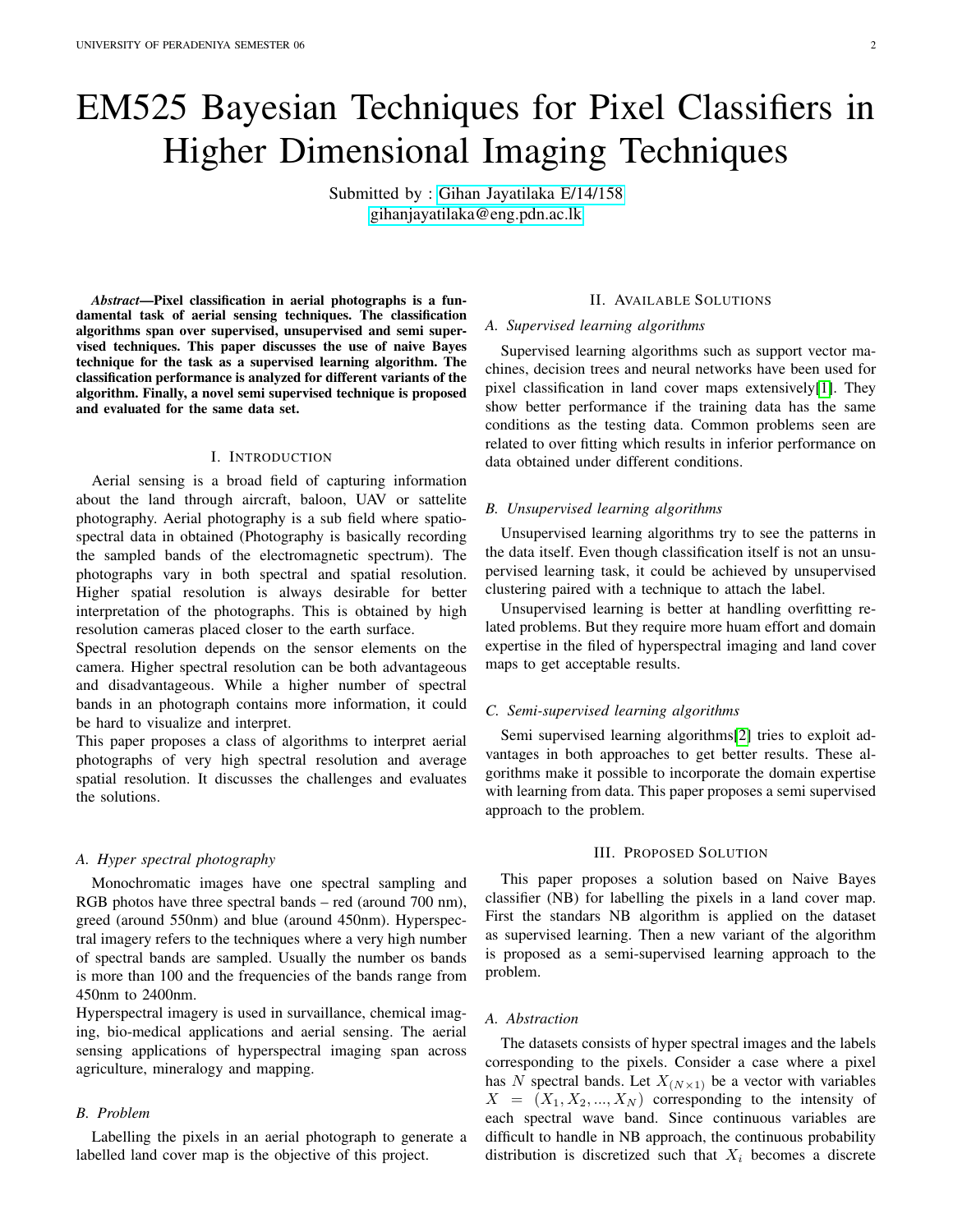random variable as,

$$
X_{i} = \begin{cases} \n x_{i,1}, & X_{i} < s_{1} \\ \n x_{i,2}, & s_{1} < = X_{i} < s_{2} \\ \n x_{i,M}, & s_{M-1} < = X_{i} < s_{M} \n\end{cases} \tag{1}
$$

The labels of the pixels are words corresponding to what the pixel represents such as land, roof, water. This is abstracted to a discrete variable  $Y$  as

$$
Y = \begin{cases} \n y_1, & \text{Label01} \\ \n y_2, & \text{Label02} \\ \n y_k, & \text{LabelK} \n\end{cases} \tag{2}
$$

The problem is identifying the label of a pixel –  $f(X)$ given its spectral information. This can be expressed in a formulae as,

<span id="page-2-1"></span>
$$
f(X) = \text{argmax } p(Y = y_i | X)
$$
 (3)

This is a conditional probability problem. The most probable label given the spectral information should be calculated. The proposed algorithms are based on the assumption that the individual spectral information  $S_i$  is independent of other spectral information  $X_j$ ; j given the label  $Y$ ,

$$
p(X_i, X_j | Y) = p(X_i | Y) \times p(X_j | Y)
$$
\n<sup>(4)</sup>

#### *B. Splitting the dataset*

The dataset (both pixel information and their corresponding ground truth labels) s split into two parts as the training dataset and the test dataset. Only the training dataset if used for the building up the bayesian model for pixel classification. The test dataset is used for performance analysis of the algorithms.

All testing was done with a 50:50 split for this project.

## *C. Naive Bayes algorithm*

Naive Bayes algorithm[\[3\]](#page-4-2) require the calculation of likelihood  $p(X_i|Y)$  from the dataset using a statistical analysis,

<span id="page-2-5"></span>
$$
p(X_i = x_{i,j}|Y = y_k) = \frac{\text{No of } y_k, x_{i,j} \text{ pixels}}{\text{Total number of } y_k \text{ pixels}}
$$
(5)

These  $p(X_i|Y)$  values are used in determining the label of a test set pixel by equations [\(6\)](#page-2-0), [\(3\)](#page-2-1)

<span id="page-2-0"></span>
$$
p(Y|X = (x_1, ..., x_N)) = p(Y)p(x_1|Y) \times ... \times p(x_N|Y)
$$
 (6)

The label can be interpreted easily by the inverse of [\(2\)](#page-2-2). The naive Bayes algorithm have many variants depending on how the discretization [\(1\)](#page-2-3) happens. The standard possibilities are Bernoulli naive Bayes, multinomial naive Bayes and Gaussian naive Bayes. This paper also purposes a two new techniques as improvements for Gaussian Naive Bayes.

## *D. Bernoulli Naive Bayes*

<span id="page-2-3"></span>This algorithm interprets  $X = (X_1, X_2, ..., X_N)$  as a multi variate Bernulli distribution. Therefor every  $X_i$  is discritized into two levels as per [\(7\)](#page-2-4) in place of [\(1\)](#page-2-3).

<span id="page-2-4"></span>
$$
semi-supervisedX_i = \begin{cases} T_i, \\ F_i, \end{cases} \tag{7}
$$

## *E. Multinomial Naive Bayes*

<span id="page-2-2"></span>This algorithm interprets the dataset as a multinomial distribution. This replaces [\(5\)](#page-2-5) with [\(8\)](#page-2-6)

<span id="page-2-6"></span>
$$
p(X|Y = y_k) = \frac{\sum_i x_i!}{\prod_i x_i!} \prod_i p_{ki}^{x_i}
$$
 (8)

where  $p_{ki}$  is the parameter defining the  $i^{th}$  multinomial distribution for label  $k$ .

## *F. Gaussian Naive Bayes*

This algorithm is usually good for random processes since it assumes a normal distribution of features (vector elements) for a given label. The algorithm first calculates the mean and variance of each element  $X_i$  for a given label  $Y_k$ .

$$
\mu_{X_i}|Y = \frac{\sum x_i}{\text{count}|Y} \qquad \sigma_{X_i}|Y = \frac{\sum (x_i - \mu_{X_i})^2}{\text{count}|Y} \qquad (9)
$$

Then these parameters are used for  $X_i$  discritization in place of  $(1)$  as  $(10)$  substituting from  $(11)$ 

<span id="page-2-7"></span>
$$
X_i = x_{i,j}
$$
 if  $j = \text{argmax}_k \ p(X_i = x_{i,k} | Y = y_i)$  (10)

where,

<span id="page-2-8"></span>
$$
p(X_i = x_{i,k}|Y = y_i) = \frac{1}{\sqrt{2\pi\sigma_{y_i}}} \exp \frac{-(x_{i,k} - \mu_{y_i})^2}{2\sigma_{y_i}} \quad (11)
$$

*G. Modified Gaussian Naive Bayes (Assuming feature independence)*

The Gaussian naive Bayes algorithm[\[4\]](#page-4-3) assumes that the probability distribution of a feature is a single Gaussian distribution. This assumption does not hold in every case because a certain label can be a blanket term for a set of spectral different pixels. Consider the label "vegetation" or "trees". This may have trees of green colour as well as trees of some other colours. Trying to put them all under a single Gaussian distribution is problematic.

Therefor, we introduce an unsupervised step for clustering the distribution of  $X_i|Y$  first and then using [\(11\)](#page-2-8) on these clusters separately. This approach exploits the advantage of seeing patterns in data which the traditional Gaussian Naive Bayes would not see.

Please note that all clustering happens with standard kmeans algorithm[\[5\]](#page-4-4).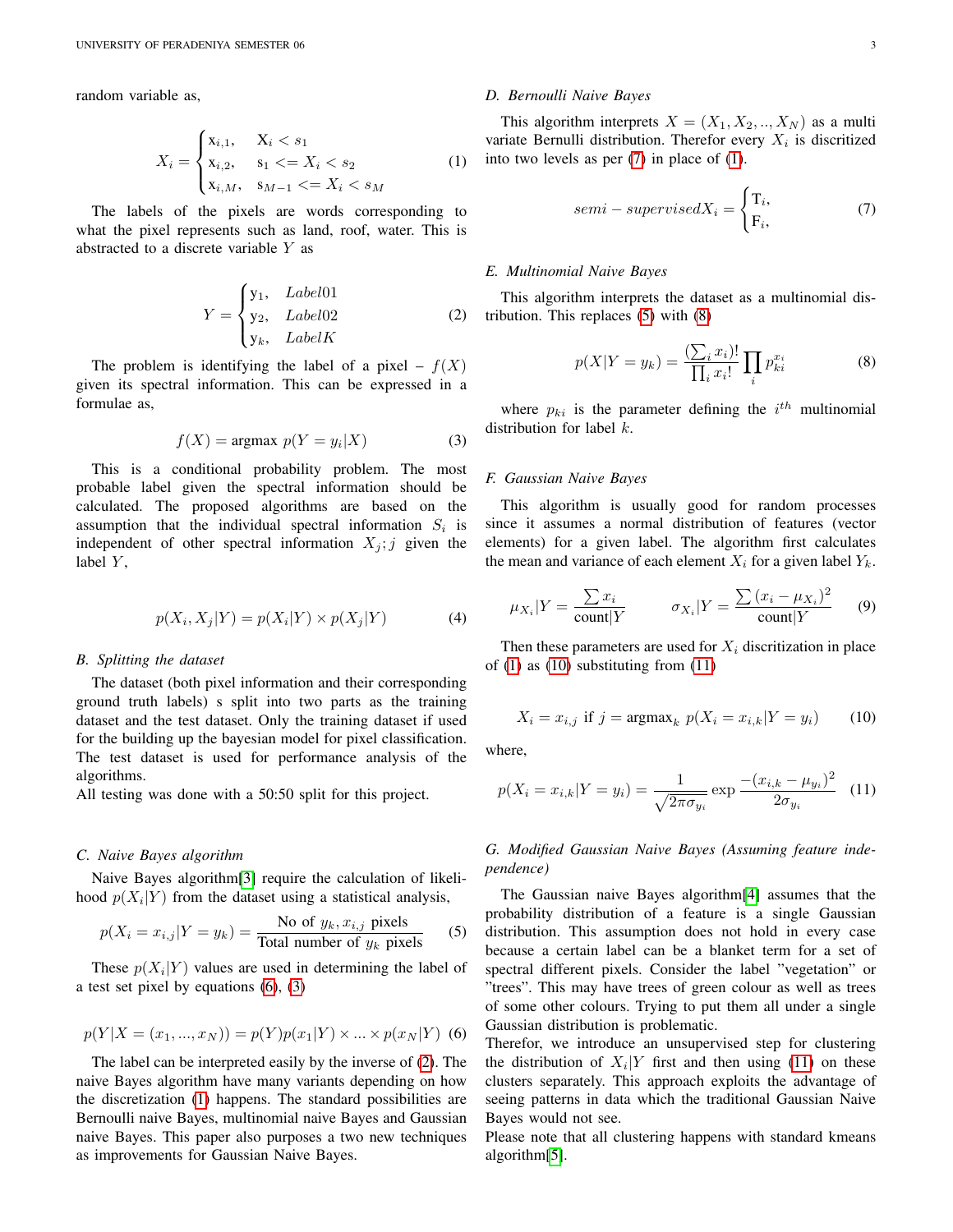# *H. Modified Gaussian Naive Bayes (Assuming feature correlation)*

All the previous approaches assume the independence of individual features once the label is given. This is why [\(6\)](#page-2-0) or its variants can be applied to every  $X_i$  separately. But in a real world application, the feature elements are correlated. The correlation of  $X_i$  can be calculated by [\(12\)](#page-3-0)

<span id="page-3-0"></span>
$$
\rho_{X_i, X_j} = \frac{\text{covariance}(X_i, X_j)}{\sigma_{X_i} \sigma_{X_j}}
$$
(12)

## Algorithm 1 Modified NB

- 1: procedure CORRELATION FULL DATASET
- 2: Calculate correlation of each  $X_i$  from [\(12\)](#page-3-0)
- 3: Cluster correlated features together  $Z_i = (X_a, X_b, X_c)$
- 4: Perform Modified Gaussian Naive Bayes assuming the independence of  $Z_i|Y_k$
- 5: procedure CORRELATION OF INDIVIDUAL LABELS
- 6: Seperate  $X$  according to  $Y$  Calculate correlation of each  $X_i|Y$  from [\(12\)](#page-3-0)
- 7: Cluster correlated features together  $Z_i|Y =$  $(X_a|Y, X_b|Y, X_c|Y)$
- 8: Perform Modified Gaussian Naive Bayes assuming the independence of  $Z_i|Y_k$

Please note that all clustering happens with kmeans algorithm given in appendix.

#### *I. Performance measures*

The performance of each algorithm is tested by the confusion matrix and the accuracy. The accuracy itself is not a perfect measure in this problem since the label counts are not balanced in most of the datasets.

## IV. IMPLEMENTATION AND TESTING

## *A. Implementation*

The algorithms were implemented and evaluated using the following technologies[\[6\]](#page-4-5)



## *B. Testing*

The algorithms were tested on an open dataset  $-$  Pavia University. This dataset is captured by an airbone ROSIS ( reflective optics system imaging spectrometer)). The dataset is a 610 $px \times 610px$  photograph of 1.3 $m^2$  spatial resolution and 103 bands of spectral resolution. The unusable pixels were removed in the preprocessig step. The dataset contains 9 labels and the datapoints per pixel is not balanced.

| #              | Label                | No of pixels |  |  |  |
|----------------|----------------------|--------------|--|--|--|
| 1              | Water                | 824          |  |  |  |
| $\overline{2}$ | <b>Trees</b>         | 820          |  |  |  |
| $\overline{3}$ | Asphalt              | 816          |  |  |  |
| $\overline{4}$ | Self-Blocking Bricks | 808          |  |  |  |
| $\overline{5}$ | <b>Bitumen</b>       | 808          |  |  |  |
| $\overline{6}$ | Tiles                | 1260         |  |  |  |
| $\overline{7}$ | <b>Shadows</b>       | 476          |  |  |  |
| 8              | Meadows              | 824          |  |  |  |
| 9              | Bare Soil            | 820          |  |  |  |
|                |                      |              |  |  |  |

PAVIA UNIVERSITY DATASET

The dataset's groundtruth (colour coded labels) are illustrated in figure [1](#page-3-1) and the distribution of a single feature (a single dimension of vector  $X$  is given in figure [2.](#page-3-2)



<span id="page-3-1"></span>Fig. 1. Dataset Groundtruth



Fig. 2. Distribution of a single feature

#### <span id="page-3-2"></span>*C. Results*

Running the algorithms on Pavia University Dataset gave the accuracies given in table [III](#page-3-3) and figure [3.](#page-4-6)

| #         | Algorithm                                                   | Accuracy |  |  |
|-----------|-------------------------------------------------------------|----------|--|--|
|           | Bernoulli NB                                                | 48.06    |  |  |
| 2         | Multinomial NB                                              | 50.04    |  |  |
| 3         | Gaussian NB                                                 | 61.45    |  |  |
| 4         | Modified Gaussian NB (feature independence)                 | 65.58    |  |  |
| 5         | Modified Gaussian NB (feature correlation full dataset)     | 53.66    |  |  |
| 6         | Modified Gaussian NB (feature correlation individual label) | 70.25    |  |  |
| TABLE III |                                                             |          |  |  |

<span id="page-3-3"></span>THE VARIATION OF ACCURACY WITH ALGORITHM